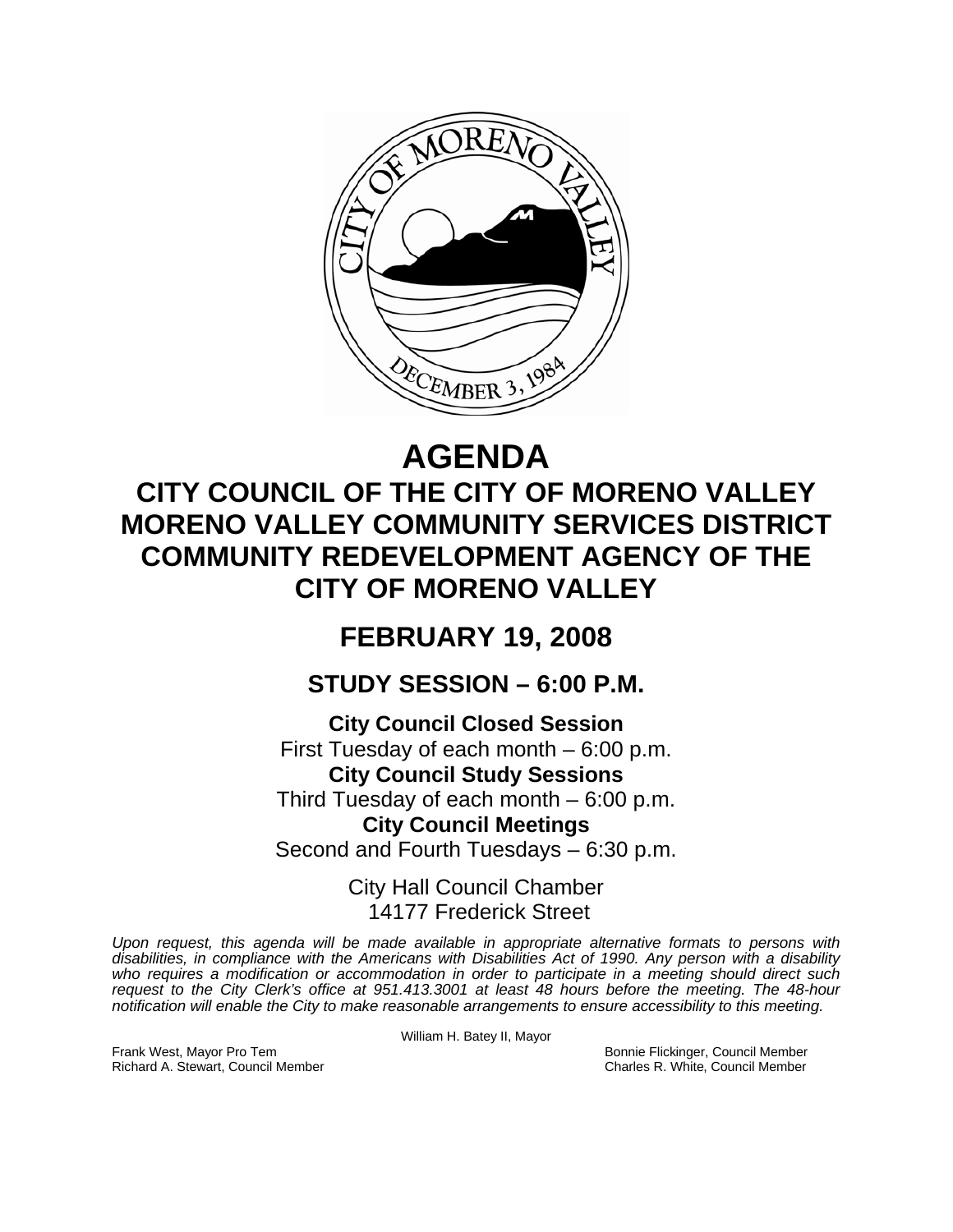#### **AGENDA MORENO VALLEY CITY COUNCIL MORENO VALLEY COMMUNITY SERVICES DISTRICT COMMUNITY REDEVELOPMENT AGENCY OF THE CITY OF MORENO VALLEY STUDY SESSION - 6:00 P.M. FEBRUARY 19, 2008**

- **CALL TO ORDER**
- **PLEDGE OF ALLEGIANCE**
- **INVOCATION**
- **ROLL CALL**
- **INTRODUCTIONS**

### • **PUBLIC COMMENTS ON MATTERS UNDER THE JURISDICTION OF THE CITY COUNCIL**

There is a three-minute time limit per person. Please complete and submit a BLUE speaker slip to the City Clerk. All remarks and questions shall be addressed to the presiding officer or to the City Council and not to any individual Council Member, staff member or other person.

- 1. Presentation of Program Overview by Riverside County Habitat Conservation Agency (PowerPoint presentation) **(Batey/West/ 10 Min.)** (Slides to be provided under separate cover)
- 2. FY 2007-08 Mid-Year Budget Review **(Finance/ 20 Min.)**
- 3. Consideration of Synthetic Turf Alternative Landscaping Usage in Citywide Street Medians **(PW/ 5 Min.)**
- 4. Study Session Review of General Plan Amendment Requests for Five Separate Property Owners Citywide **(CDD/ 5 Min.)**
- 5. Consideration of Appointments to the March Joint Powers Authority General Plan Advisory Committee **(CDD/10 Min.)**
- 6. City Council Requests and Communications

(Times shown are only estimates for staff presentation. Items may be deferred by Council if time does not permit full review.)

 $\bullet$  Oral Presentation only – No written material provided